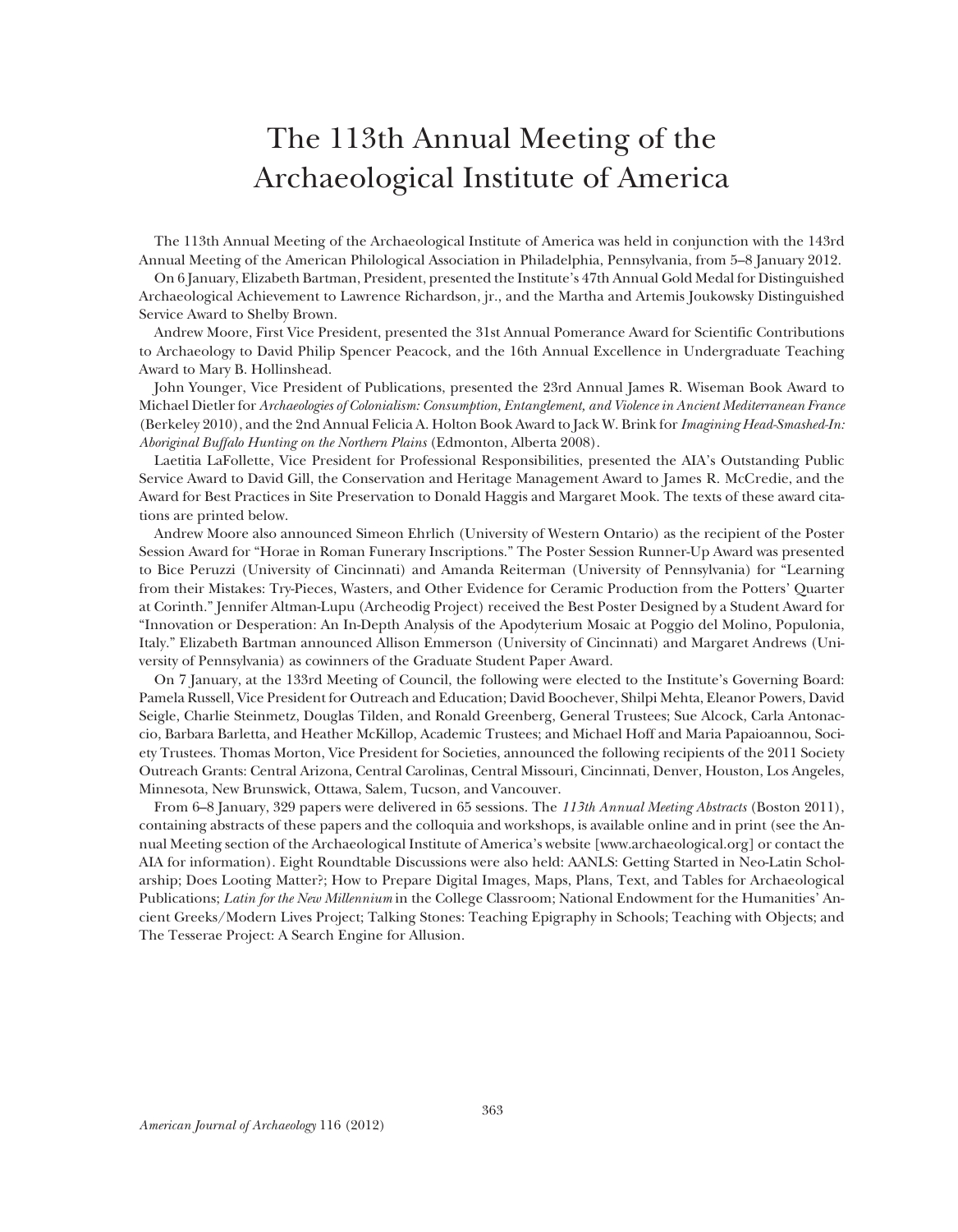### ARCHAEOLOGICAL INSTITUTE OF AMERICA GOLD MEDAL FOR DISTINGUISHED ARCHAEOLOGICAL ACHIEVEMENT

# LAWRENCE RICHARDSON, JR.

The Archaeological Institute of America's 2012 Gold Medal for Distinguished Archaeological Achievement is awarded to Lawrence Richardson, jr. Richardson has had an extraordinary career in Roman studies with special reference to ancient Italy. He began his archaeological fieldwork after World War II as a principal investigator of the Latin colony of Cosa in Etruria. His publication of the Hellenistic terracottas from the temples of the arx and forum—the first improvement on the broad general classification of Arvid Andrén—remains a standard reference in the field, as does his study of the comitium/curia complexes at Cosa, Poseidonia/Paestum, and Rome itself.

His books and articles on Pompeii and Rome are the works for which he is now best known. *A New Topographical Dictionary of Ancient Rome* (Baltimore 1992) is a constant citation in Steinby's multivolume *Lexicon topographicum urbis romae* (Rome 1993), and it is a work, along with *Pompeii: An Architectural History* (Baltimore 1988), from which students and colleagues alike continue to draw great profit. His most recent work on Pompeian painting, *A Catalog of Identifiable Painters of Ancient Pompeii, Herculaneum, and Stabiae* (Baltimore 2000), maintains the balance between architecture, painting, and the plastic arts characteristic of his scholarship.

His range of scholarly contributions is formidable and includes some 50 articles in the *Princeton Encyclopedia of Classical Sites* (Princeton 1976) and about the same number in *An Encyclopedia of the History of Classical Archaeology*  (Westport, Conn. 1996). And one cannot fail to note the many articles in which he brought archaeology felicitously to bear on the interpretation of Latin literature and vice versa. Indeed, an Italian Pompeian colleague, in his review of *Pompeii: An Architectural History* (1988), observed that Richardson could not have so masterfully animated the history, people, and life of Pompeii without his exceptional knowledge of Roman literature.

As an archaeologist and a philologist, Lawrence Richardson, jr., is an exemplary recipient of the 2012 Gold Medal of the Archaeological Institute of America.

### ARCHAEOLOGICAL INSTITUTE OF AMERICA MARTHA AND ARTEMIS JOUKOWSKY DISTINGUISHED SERVICE AWARD

### SHELBY BROWN

The Archaeological Institute of America is pleased to bestow upon Shelby Brown the 2012 Martha and Artemis Joukowsky Distinguished Service Award. Brown has given many years of dedicated service to the AIA at both the local society and national levels and, in particular, has been an innovator and catalyst for the AIA's education and outreach efforts.

From 1992 to 2000, Brown served with distinction in the Los Angeles County local society, holding the positions of Program Coordinator, Vice President, and, finally, President. In 2004, the AIA Council created a new position, Vice President for Education and Outreach, and elected Brown the first holder of this office. Under her leadership, the AIA instituted a series of programs aimed at K–12 students and teachers—an education section of the AIA website, teacher workshops, lesson plans, and much more. Using her knowledge and experience as an archaeologist and a teacher, Brown set the standard for the position.

Shelby Brown's dedicated work at the local society level and her energy, foresight, and direction for the AIA's national education mission makes her a worthy recipient of the 2012 Martha and Artemis Joukowsky Distinguished Service Award.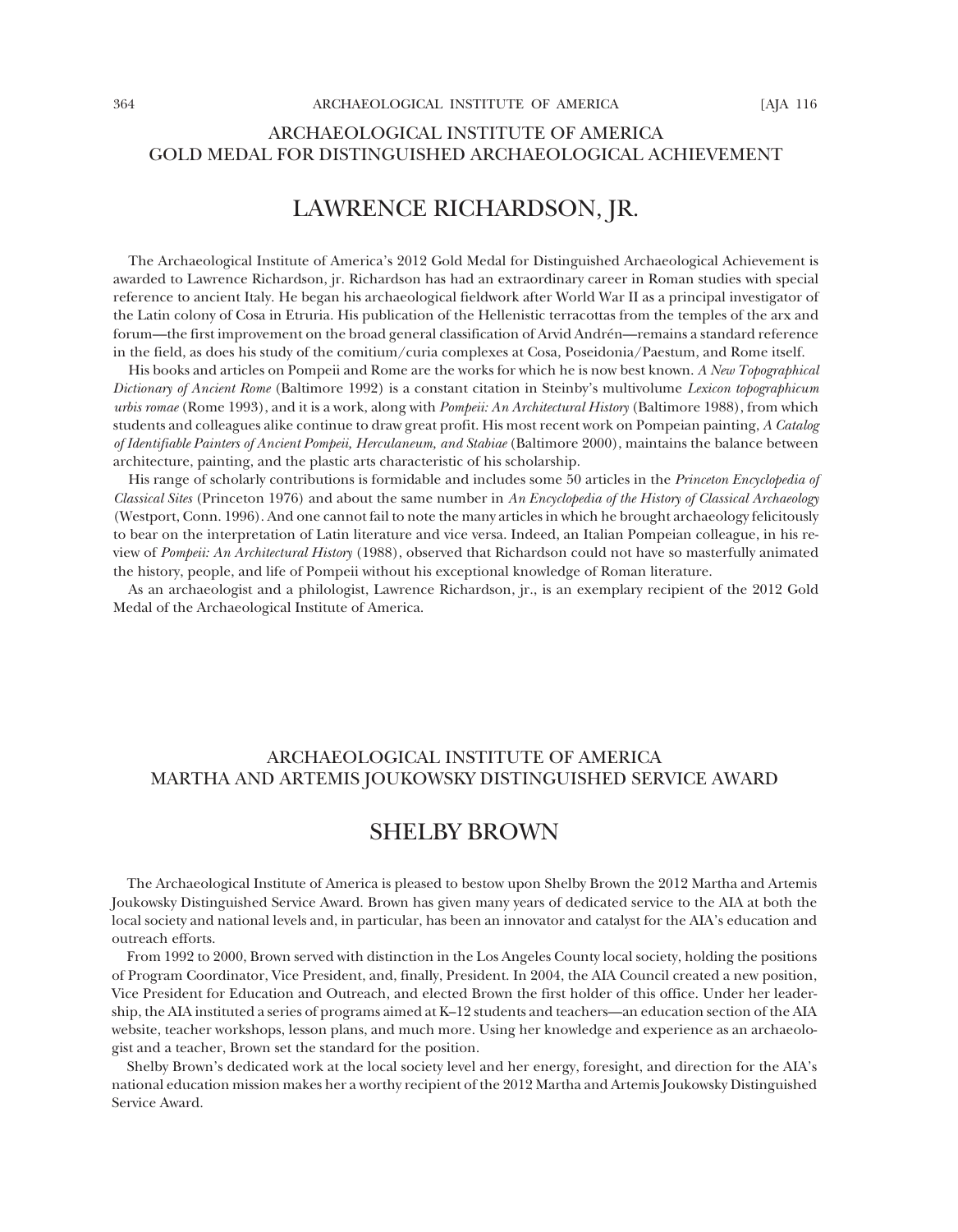### ARCHAEOLOGICAL INSTITUTE OF AMERICA POMERANCE AWARD FOR SCIENTIFIC CONTRIBUTIONS TO ARCHAEOLOGY

# DAVID PHILIP SPENCER PEACOCK

In recognition of his distinguished record of contributions to the advancement of archaeological science, the 2012 Pomerance Award for Scientific Contributions to Archaeology is awarded to David Philip Spencer Peacock. Peacock, Emeritus Professor of Archaeology at the University of Southampton, is renowned for introducing petrological analysis into British archaeology and for applying methodologies of archaeological science to a wide range of key questions in classical and prehistoric archaeology.

After earning his doctorate in geology at the University of St. Andrews in 1965, Peacock spent most of his career at the University of Southampton. His use of diverse chemical and petrographic techniques in studying pottery produced a series of seminal articles that radically changed the interpretation of British prehistory by demonstrating the movement of pottery beyond local regions. His application of these techniques to the study of Roman pottery resulted in *Amphorae and the Roman Economy* (with D. Williams [London and New York 1986])—the standard textbook on the subject for more than 20 years.

Peacock next applied his methodology to the analysis of stone. A survey of the potential and problems of stone in archaeology, commissioned by English Heritage, was published in 1998 as *The Archaeology of Stone* (London) and led to the important website *Stone in Archaeology: Towards a Digital Resource.*

Moving beyond material characterization, Peacock investigated the context of pottery production and its ramifications for distribution. *Pottery in the Roman World: An Ethnoarchaeological Approach* (London and New York 1982) introduced the use of ethnographic analogy into classical pottery studies and provided a model of middle-range theory that still stands today. Similarly, Peacock enlarged his study of stone to include stoneworking techniques, quarries, and their empire-wide distribution.

Peacock made Southampton the center for petrological analysis, attracting numerous postgraduate students and visiting scholars from throughout the world and mentoring more than 20 through their doctorates. He has received prestigious grants from the Natural Environment Research Council, the British Academy, the Arts and Humanities Research Council, and the National Geographic Society.

For his outstanding contributions in research, service, and mentoring in archaeological science, the Archaeological Institute of America honors David Philip Spencer Peacock with the 2012 Pomerance Award for Scientific Contributions to Archaeology.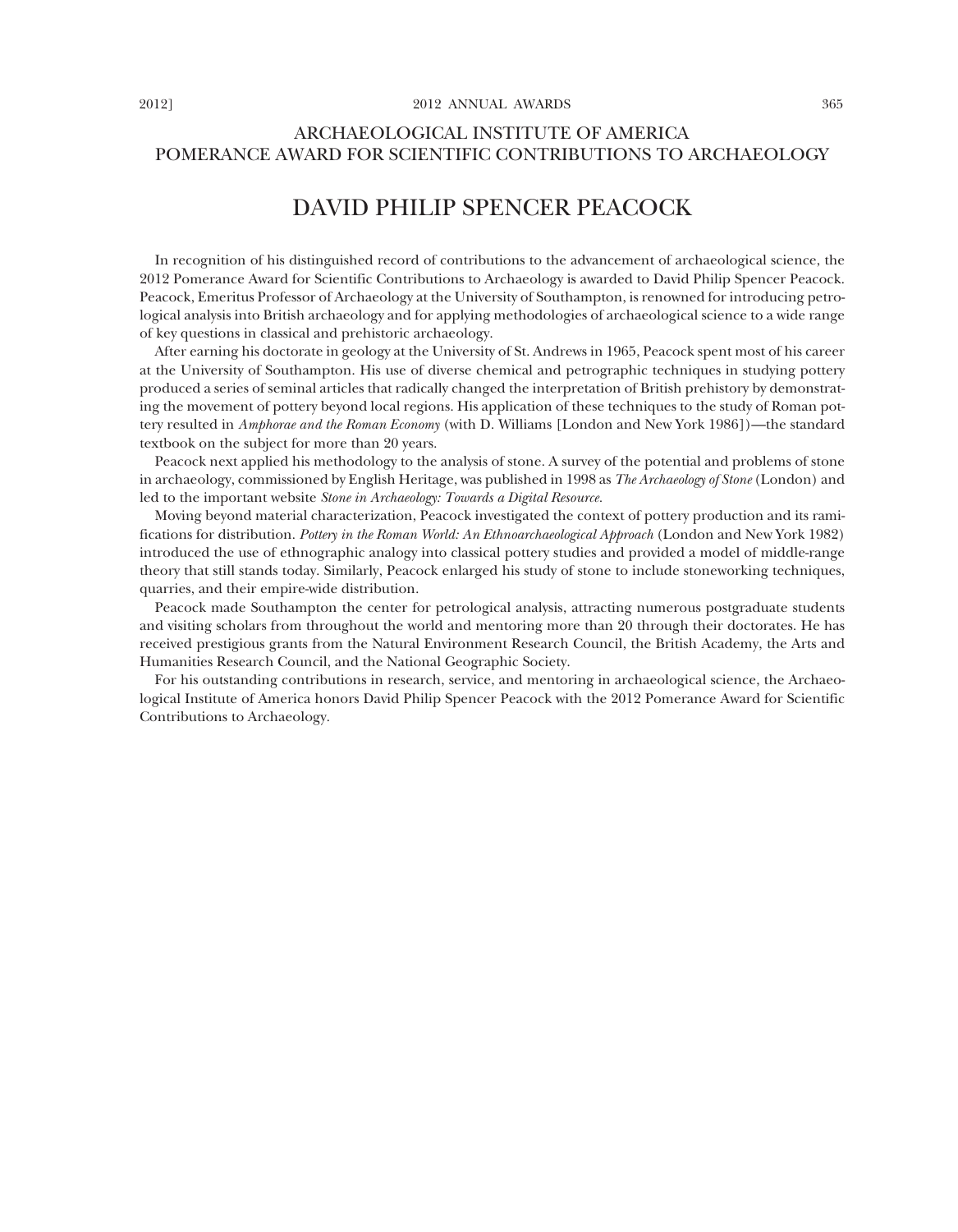### ARCHAEOLOGICAL INSTITUTE OF AMERICA OUTSTANDING PUBLIC SERVICE AWARD

# DAVID GILL

David Gill of University Campus Suffolk has successfully translated his professional concern for the ongoing looting of ancient sites into practical action. In July 2007, Gill, an internationally renowned scholar, launched the blog *Looting Matters*, which has become a visible and influential outlet for discussion of the looting that continues to destroy the material record of the Greek and Roman past.

Posts on *Looting Matters* have covered the entire range of at-risk Greek and Roman material culture, from coins to Greek painted vases; they have also discussed issues such as high-profile raids against traffickers, developments in legal cases, and the monetary value of the antiquities trade. Gill's particular expertise with the so-called Medici Archive—a dossier of photographs showing the contents of a Geneva warehouse that held illegally excavated objects—makes his efforts against unethical auction houses admirably effective. While many dealers have been vociferous and provocative in their opposition to his work, Gill artfully keeps his emotions out of the debate. The payoff comes when his efforts lead to the removal of an object from a sale.

*Looting Matters* brings the professional concerns of archaeologists to a worldwide audience. Gill happily corresponds with and encourages other authors, many of whom have taken up his call for strong, reasoned advocacy. He has also been a supporter of Saving Antiquities for Everyone (SAFE), an advocacy group devoted to the problem of looting.

His ongoing efforts to educate both the public and archaeologists on the nature of the antiquities trade—and the success he has had in reining in the trade's most egregious profiteering—make David Gill a worthy recipient of the Archaeological Institute of America's Outstanding Public Service Award.

#### ARCHAEOLOGICAL INSTITUTE OF AMERICA EXCELLENCE IN UNDERGRADUATE TEACHING AWARD

### MARY B. HOLLINSHEAD

The Archaeological Institute of America recognizes Mary B. Hollinshead of the University of Rhode Island as the 2012 recipient of the Excellence in Undergraduate Teaching Award. Hollinshead received her B.A. and Ph.D. in classical and Near Eastern Archaeology from Bryn Mawr College and her M.A. in classical archaeology from Harvard University. She is associate professor of art history at the University of Rhode Island.

Hollinshead is praised by students, colleagues, administrators, curators, and collaborators alike as an inspiring teacher, mentor, and fellow scholar. She has been a creative force and an agent of change within the institutions she has served. Her highly praised course offerings, from "Aegean Bronze Age Art and Archaeology" to "Ancient Painting: Contexts and Commentaries," are thoughtfully designed and methodologically rigorous, challenging students to develop skills in critical thinking, historiographical analysis, and interactive learning.

Hollinshead's tireless dedication to her students—as well as her role in their professional development and personal fulfillment—is legendary. Blessed with a "natural ability to teach" and "a way of engaging with ancient material that is infectious," she is universally praised by students grateful for the interest she has taken in them. Hollinshead has been hailed as a teacher with a very special gift for "identifying, encouraging, and coaching motivated students to achieve remarkable things."

The Archaeological Institute of America is pleased to recognize Mary B. Hollinshead, an "exemplar pedagogue" to her students, with this award.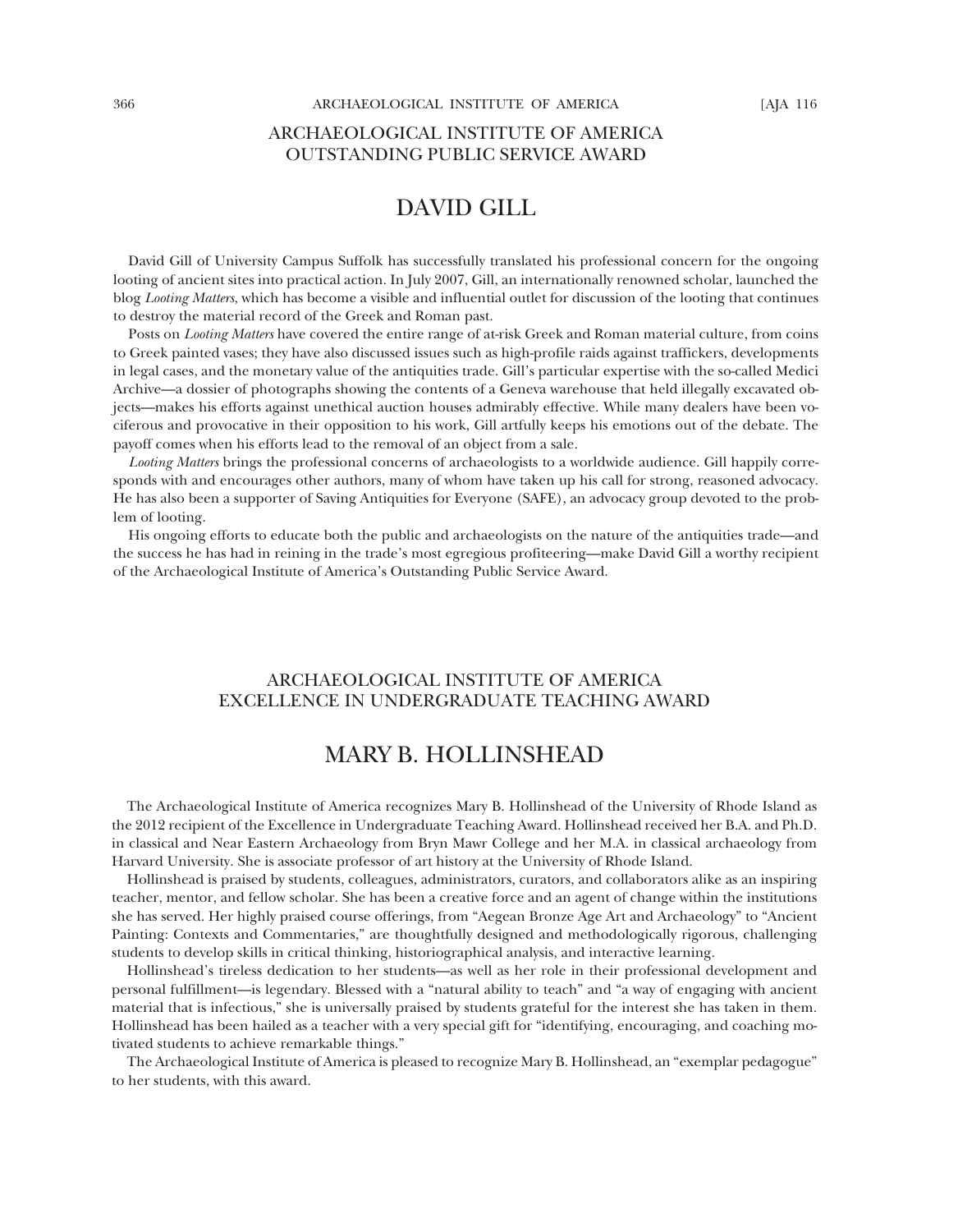### ARCHAEOLOGICAL INSTITUTE OF AMERICA JAMES R. WISEMAN BOOK AWARD

# MICHAEL DIETLER

The Archaeological Institute of America is pleased to present the 2012 James R. Wiseman Book Award to Michael Dietler for *Archaeologies of Colonialism: Consumption, Entanglement, and Violence in Ancient Mediterranean France* (Berkeley 2010). In this volume, Dietler masters both the theoretical and the material, interweaving "our theoretical approaches to the study of colonialism and our understanding of the socio-historical context of archaeological practice." For Dietler, our own understanding of the past has been shaped by the "archaeologies of colonialism." In this "recursive colonialism," modern colonial ideologies become remediated recurrences of ancient colonial encounters.

Drawing on his extensive fieldwork in southern France, Dietler investigates the encounter between colonists and indigenous peoples by examining familiar artifacts such as ceramics, architecture, and texts. He also includes a study of food, which considers how both sides might adopt or reject exotic food and drink, leading to changes in eating and drinking by both the indigenous peoples and the colonists. The processes of colonialism are thus shown to be complex and bidirectional.

Dietler's book is particularly noteworthy for its broad geographical and chronological scope. Extremely well written, it is a mature piece of scholarship that will serve as a model not only for studies of colonialism in the Mediterranean world but for all colonial studies. For all these reasons, the Archaeological Institute of America has selected *Archaeologies of Colonialism* as a most worthy recipient of the 2012 James R. Wiseman Book Award.

### ARCHAEOLOGICAL INSTITUTE OF AMERICA FELICIA A. HOLTON BOOK AWARD

# JACK W. BRINK

The Archaeological Institute of America and the Center for American Archaeology are pleased to present the Felicia A. Holton Book Award to Jack W. Brink for *Imagining Head-Smashed-In: Aboriginal Buffalo Hunting on the Northern Plains* (Edmonton, Alberta 2008). This book comprehensively and beautifully recounts the practices of North America's Great Plains hunters some 9,000 years ago. Having worked for many years as an archaeologist at the site of Head-Smashed-In Buffalo Jump (located between Calgary, Alberta, and the Montana state line), Brink examines these people's ingenious use of the landscape of the vast plains to carry out buffalo kills on an extraordinary scale.

Brink is a consummate storyteller, and his book advances our understanding of archaeology in the best ways. He provides the general reader with a solid understanding of archaeological fieldwork and explains how evidence is gathered, how the "story" of a site and a people is constructed from that evidence, and, ultimately, how such a site can be preserved for visitors according to best practices. Finally, Brink movingly discusses his relationship with the current-day descendants of the people he has studied and their role in managing the archaeological site and its visitors' center. *Imagining Head-Smashed-In* is a significant contribution to archaeological scholarship, a wonderful read, and a worthy recipient of the 2012 Felicia A. Holton Book Award.